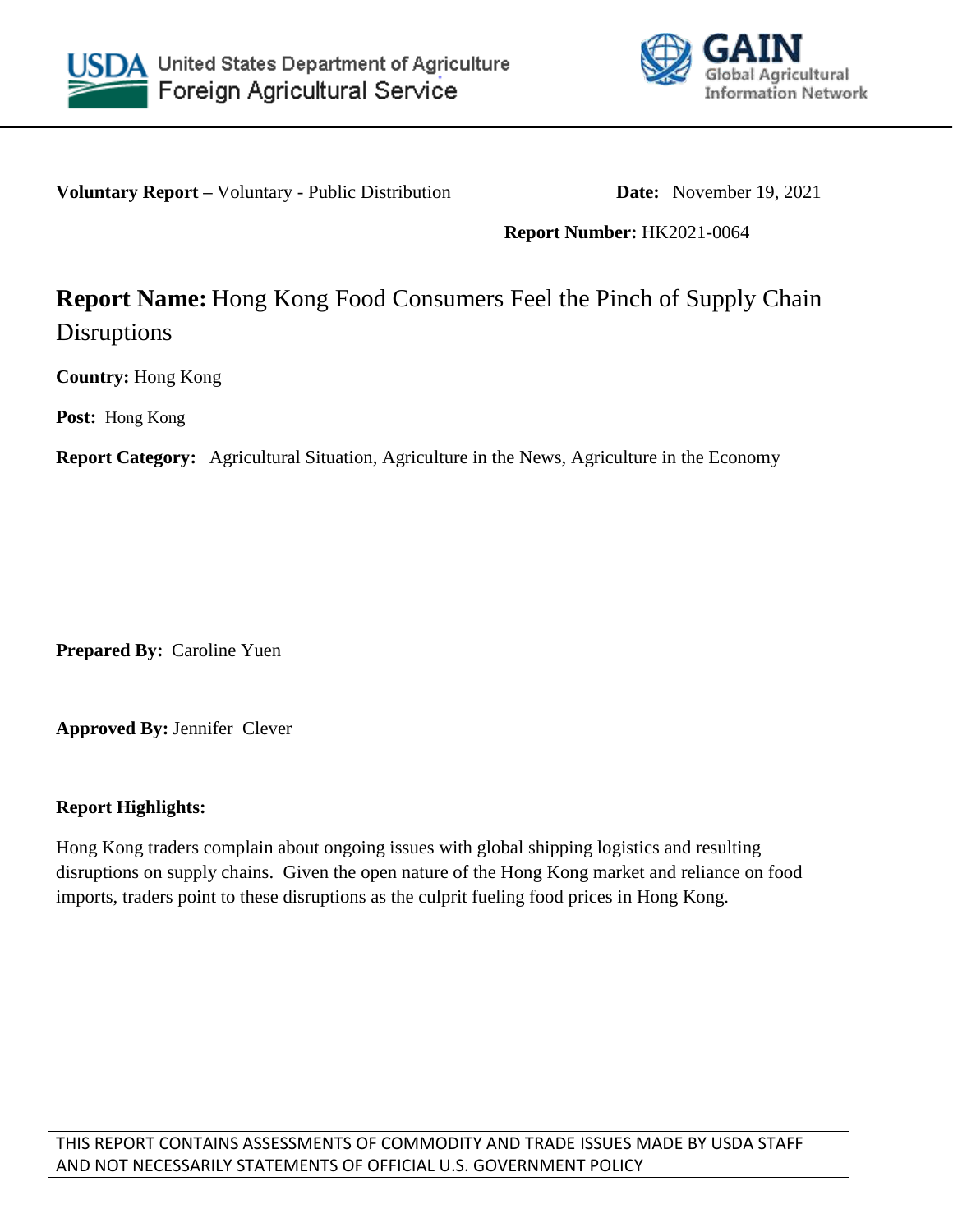Traders are unanimously pointing to the prevailing global logistics problems (delayed shipments, port congestion, container shortage and skyrocketing transportation costs) as the source of rising food prices. The COVID-19 pandemic is regarded as the main cause of the logistics problems. For example, when certain places along the supply chain experience lockdowns due to worsening pandemic conditions, this impacts the ground transportation of shipments, availability of workers in plants and terminals, and the supply of containers. Moreover, demand for goods remains high. These combined effects in various parts of the world contribute to unreliable shipping schedules and drive logistic costs. (For more information on Hong Kong's current port situation see GAIN reports: [Hong Kong Ports Respond to](https://www.fas.usda.gov/data/hong-kong-hong-kong-ports-respond-shipping-challenges)  [Shipping Challenges a](https://www.fas.usda.gov/data/hong-kong-hong-kong-ports-respond-shipping-challenges)nd [The Hong Kong Port Braves Continuing Pressure\)](https://www.fas.usda.gov/data)

Hong Kong relies on imports for over 95 percent of its food supplies and, therefore, is vulnerable to rising transportation costs for imports. Disruptions to the supply chain translate into rising food costs. Local media has extensively reported that prices for various imported food categories from various regions have risen significantly. Apart from pandemic and logistics reasons, there could be other factors at play, such as lower supplier production, contributing to the rise of food prices in Hong Kong.

U.S. food exports to Hong Kong have been hit hard by logistics problems. ATO Hong Kong continues to receive inquiries from local importers, and recently from media, regarding lower supplies of U.S. food products including hash browns, frozen French fries, lamb, Alaskan crab, and whole frozen turkeys. With the holiday season approaching, Hong Kong food traders are feeling the impact of ongoing disruptions in global supply chains and shipping logistics. Local traders report that this year, U.S. supplies of whole frozen turkeys are down tremendously compared to previous years. Uncertainty about the status of the Hong Kong hospitality sector following the COVID-19 pandemic exacerbated the situation as traders hesitated to place their usual orders earlier in this year. Some traders have opted to airship frozen turkeys from the United States, an expensive option, to try and satisfy the recovering holiday demand. The United States is the largest supplier of whole turkeys to Hong Kong, contributing 98 percent of supplies during the first nine months of 2020 and 80 percent during the same period in 2021. However, political protests in 2019 and the pandemic since 2020 have disturbed hospitality operations and slowed Hong Kong's global imports of frozen turkeys, including from the United States.





Note: Between January – September 2020 and January – September 2021, import volume decreased 92 percent while unit value rose 48 percent. Source: Hong Kong Census & Statistics Department – Global Trade Monitor, LLC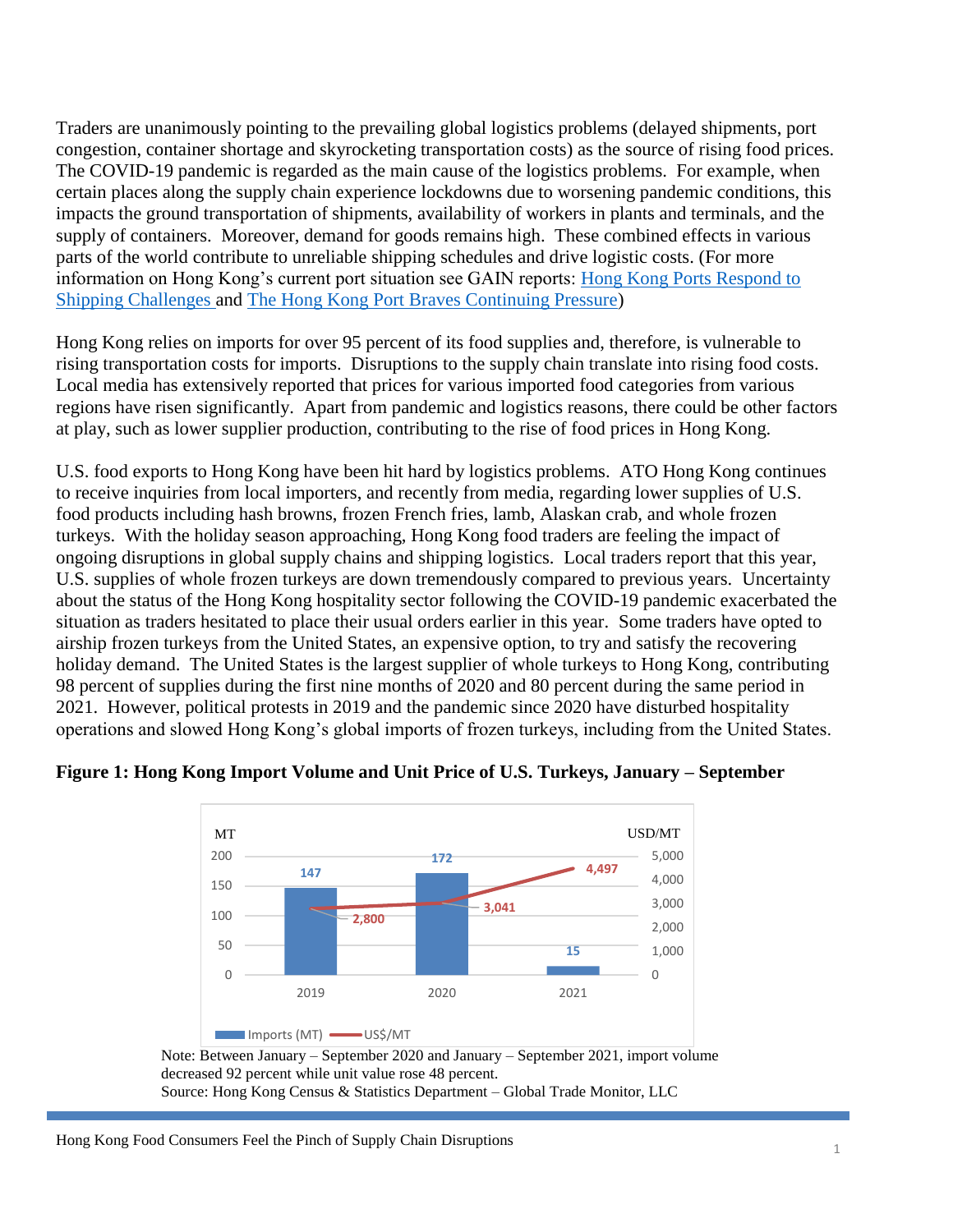Similarly, a local frozen meat distributor commented he fears his stocks of U.S. Angus beef will run out in the winter and prices have been soaring to high levels. U.S. beef prices have jumped between 50 to 70 percent. U.S. trade association representatives in Hong Kong said that both the strong demand in the U.S. domestic market and the high transport costs contribute to the exorbitant beef prices. Some traders are choosing to airship products in order to have better control of arrival schedules but will usually reduce the shipped quantity.

Trade statistics for the first nine months of 2021 show that Hong Kong's beef imports from its top suppliers (namely Brazil, the United States, and Canada) registered double digit drops ranging from 27 to 40 percent compared to the same period in 2020. Conversely, Hong Kong's imports from India increased 79 percent and China 44 percent. In 2019, Hong Kong imports of Indian beef remained low (1,549 MT) but shipments suddenly surged to 28,024 MT in 2020 and continue to grow exponentially in 2021. According to the Hong Kong Center for Food Safety, only one Indian plant is eligible to export livestock products to Hong Kong and only buffalo meat from this plant is allowed entry. Apart from the trade figures, little information is available about these Indian buffalo imports. No Indian beef boxes are seen circulated in the Hong Kong market, nor labels at retails or food service menus with India as the country-of-origin.



### **Figure 2: Hong Kong Beef Imports by Major Suppliers (Volume)**

Source: Hong Kong Census & Statistics Department – Global Trade Monitor, LLC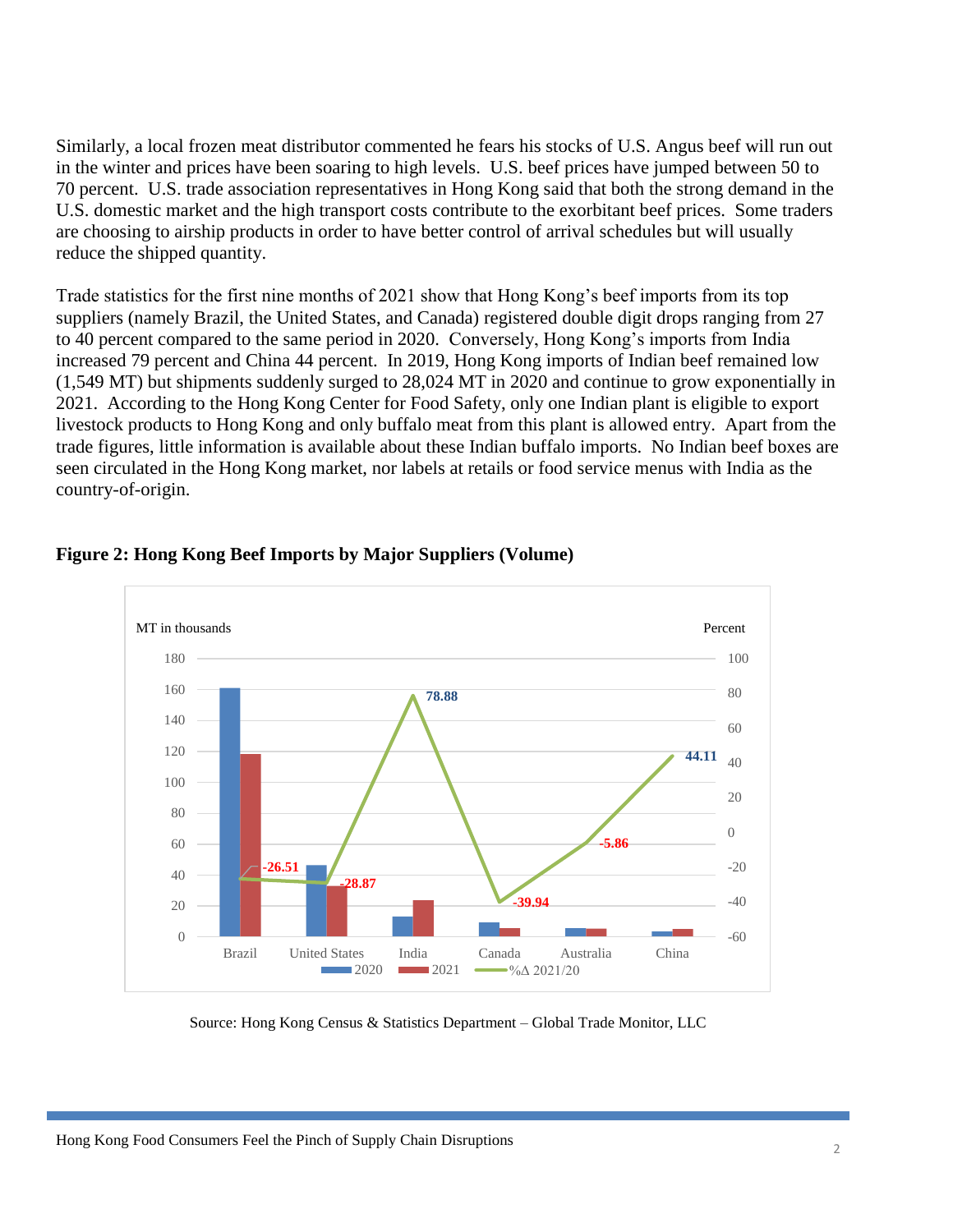Another example of high food prices is U.S. oranges. The import cost of a single U.S. orange recently jumped from \$0.64 to \$1.15. Fruit importers report that U.S. orange exporters used to ship to Hong Kong three times a week, but the shipment frequency has now dropped to once every two weeks, with double or triple logistics costs. Another fruit importer complained that the transport cost for U.S. grapes have soared 15 percent this year, but he has reservation of passing the entire increased cost to downstream buyers fearing the loss of potential clients. To combat the situation, Hong Kong fruit traders who used to focus on overseas fruits have diversified their sourcing to more fruits from the region, particularly from China, instead of sourcing from their traditional suppliers in other regions.



**Figure 3: Hong Kong Fruit Imports by Major Suppliers (Volume)** 

Source: Hong Kong Census & Statistics Department – Global Trade Monitor, LLC

Trade statistics support traders' comments. Between January – September 2020 and January – September 2021, Hong Kong's fruit imports from China increased (8 percent) in contrast to the decrease from other suppliers such as the Thailand (-18 percent), United States (-19 percent) and Australia (-25 percent). Chile's exceptionally strong performance to Hong Kong (21 percent) was due to the huge reexports demand for cherries to China.

However, sourcing from China does not offer an easy way out because domestic demand in China is strong and prices are high. China has occasional lockdowns in certain regions/cities in response to COVID-19 outbreak cases which inevitably affect production. Moreover, the recent appreciation of Renminbi has augmented the price increase of supplies from China and some importers commented that the currency fluctuation is equally if not more formidable as soaring transportation costs. Finally, the electricity restrictions in certain areas in China has reduced production as well as raised local production costs of food supplies. Although state-owned corporations are not or less affected by restriction measures, small and medium sized companies are mostly affected. To reduce energy consumption, plants have to cut production days or replace some machine operation with labor.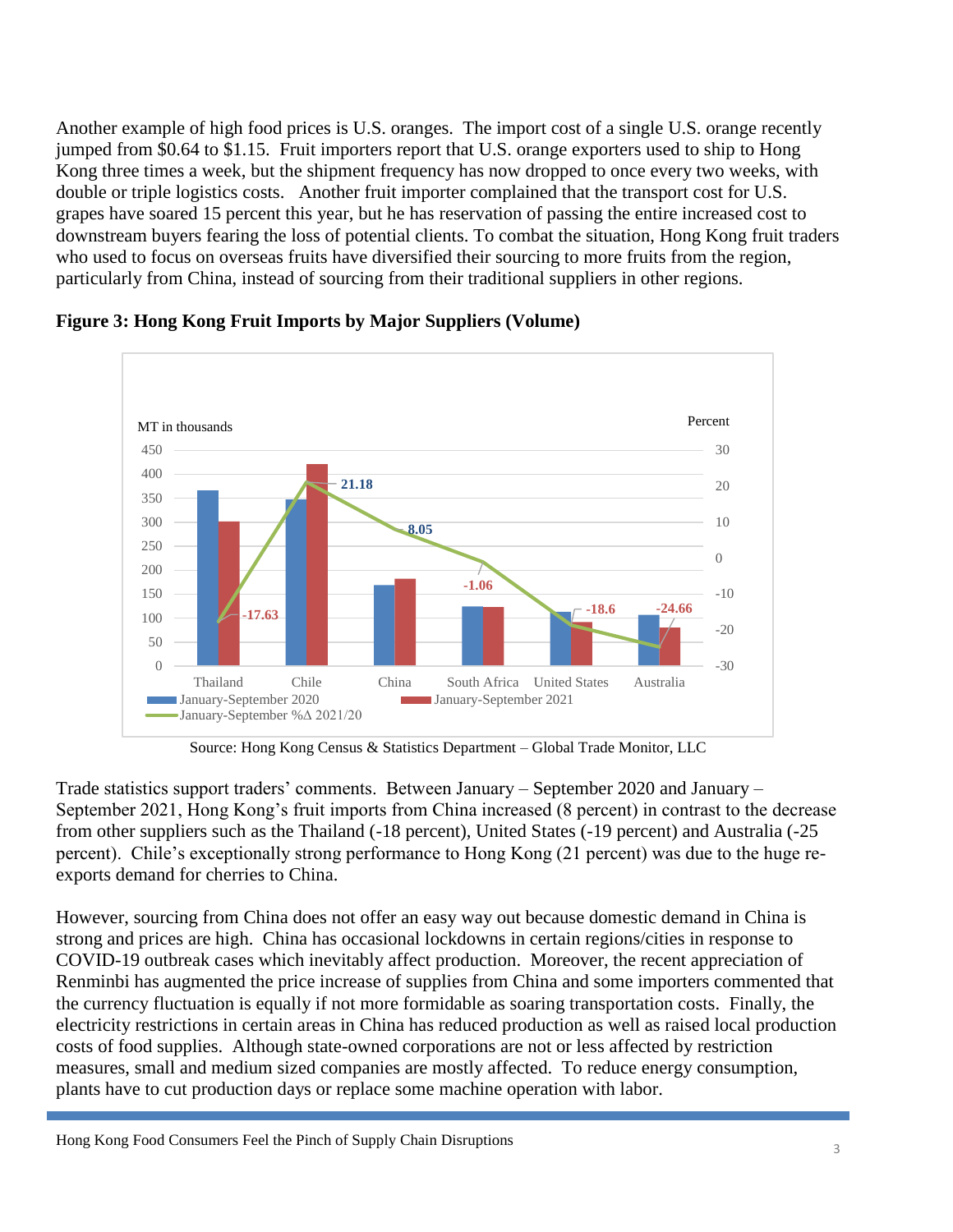All these factors have a combined effect of triggering the price increase of a wide spectrum of China's food supplies to Hong Kong such as live cattle, canned food and produce. Hong Kong's live cattle supply from China is handled by a sole agent who raised the supplying price in mid - October 2021. The wholesale price per 100 catties (60 kg) of regular beef rose 3 percent from \$618 to \$637 and that for premium beef containing more fat which is a popular ingredient for hotpot dishes in winter by 8 percent to \$732 from \$677. The agent explained that strong demand in China and higher farming cost were the reasons for the price increase. With a sole agent handling live cattle supply to Hong Kong, consumers do not have alternatives sources for freshly slaughtered meats. The remaining likely options are substituting with chilled and frozen meats or other meat types. However, while beef traders expect higher costs will continue to be passed on to consumers, they are less concerned about losing consumers to higher prices, a different scenario compared to other products like grapes.

Freshly slaughtered pork is an exception amid the wave of higher prices across almost all food supplies. The average live pig auction price per 100 catties (60 kg) in October 2021, dropped 54 percent to \$169 from \$368 compared to the same month in 2020. China's pig supply to Hong Kong has rebounded following China's recovery from the impact of African Swine Fever. A trade representative anticipates that pork prices will remain the same or rise slightly by the end of the year.

Rice is a staple food in Hong Kong. Thailand is the major rice supplier by volume accounting for 54 percent of Hong Kong's market, followed by Vietnam at 26 percent. A rice dealer reports that this year, import prices of Thai rice have risen 70 percent. Nearly a month of flooding caused by several storms and heavy rain in Thailand during the summer severely damaged rice fields. Supply is further limited by the fact that each cargo vessel has a quota for rice. When the quota is filled, an exporter must wait for the next vessel even though a buyer in Hong Kong has placed an order. Wholesale prices for rice in Hong Kong already rose around 20 to 30 percent this year. As a result, Hong Kong traders have turned to buy more Vietnam rice. Hong Kong trade statistics show that during the first nine months of 2021, imports of Thai rice decreased 9 percent and imports from Vietnam lowered 3 percent. However, Hong Kong has enough rice supplies, according to traders, as the government requires rice stockholders to store three months' supply.